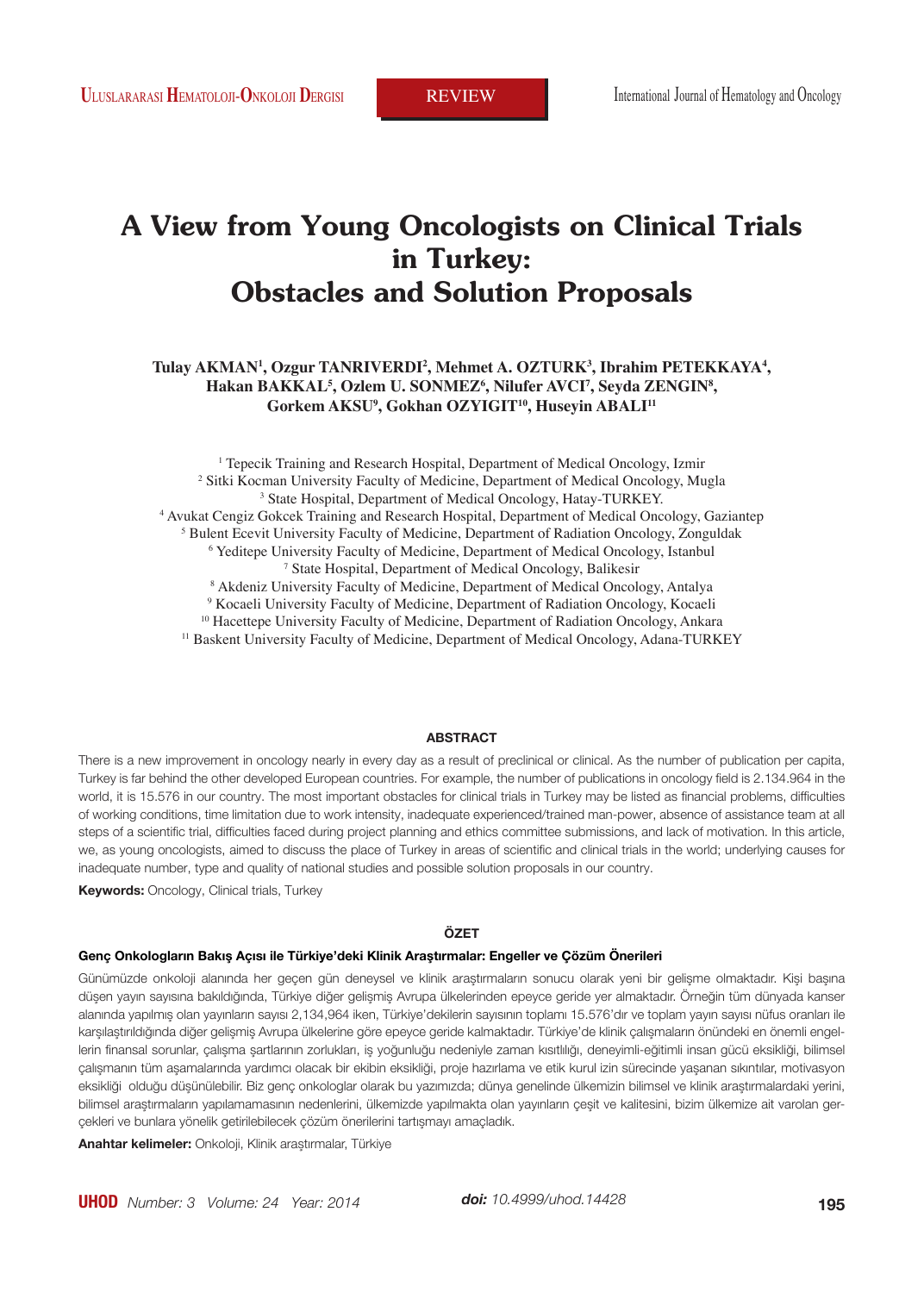### International Journal of Hematology and Oncology

## **INTRODUCTION**

In our era, not a single day passes without an new development in basic and clinical oncology every, secondary to increased momentum of production of new information.Thorough these researches that quality of our care for patients increases day by day, which translates into continuously increasing cure rates and survival figures for many types of cancer. In our globalization age where speed of communication is so fast, we have the chance to observe our country and the rest of the world and make comparisons. As a result we question our position in the world everday. We believe we have 2 options: To continue to consume the knowledge generated elsewhere, or to become an active player in the field. Inquiring ourselves with questions such as "Are there enough clinical trials conducted in our country?", "What is the quality of the clinical trials conducted?", "Why cannot we, oncologists, perform significant (practice changing) scientific researches?" and realizing our deficits led to the foundation of "Young Researchers Working Group (YRWG)". Our aim, as the YRWG, is to determine our current position and problems; to define what we can perform better under the existent conditions; and to improve our deficient aspects by continuing education in country or elsewhere.

We, as young Turkish oncologists, want to contribute more both in quality and quantity to scintific knowledge generated from our country. Turkish Oncology Group, founded in 1989 by leading oncologist in our country to promote multicenter and multidisciplinary nation-wide trials, hold yearly meetings to develop trials. At the latest one, we were given the opportunity to discuss the problems in researches in oncology as young oncologists by the organizing committee.

In the present article; we aimed to discuss the place of our country in the world; type and quality of national publications, realities of our country, underlying causes and possible solution proposals through the young oncologist's point of view.

# **Current Condition of Clinical Trials in Turkey and Comparison with other Countries**

In 2011, Research and Development (R&D) expenditure in the world was nearly 127 billion \$, whereas Turkey had an R&D expenditure of 60 million \$, which was 0.05% of the total budget. R&D trials are divided into basic researches and clinical researches. Exploration of new molecules, identification of the area of use for new molecules, and re-evaluation of a drug make-up of the basic researches, and clinical tests are performed in the clinical research part. Together these two contribute to the process of drug development with long duration and high cost.<sup>1</sup>

Currently, it is accepted that R&D competence of a country is parallel with its clinical trial volume. In an assessment of year 2011, it was reported that United States of America (USA) and European community (EC) countries occupied the first line in number of clinical trials sponsored by the industry (Figure 1). In the same assessment, it was reported that Turkey was the 16th in pharmaceutical industry in the world, whereas it is at the 36th position when clinical trials were considered.<sup>1</sup>

Germany, France, United Kingdom, Spain, and Italy are the first five countries which value R&D, and they are defined as EC5. These countries are accepted to have strong indicators in the pharmaceutical industry. USA and Japan are the other prominent countries after the EC5 countries. On the other hand, China, India, Russia, Brazil, and Turkey are considered among countries with recent development potentials, and these countries are defined as developing countries.<sup>1</sup>

Number of scientific studies performed all over the world up until January 2014 is 157.252; whereas it is 6.528 among the Middle Eastern countries and in our country it is 1373 in Turkey. When we compare it with our current population, it is observed that Turkey is far behind the world (Figure  $2$ ).<sup>1</sup>

When publications related to cancer were reviewed, it was found that  $2.947$   $(5.1\%)$  out of  $57.380$  publications; 1.297 titles (2.2%), and 1.345 (2.3%) key words were originated from Turkey. A search performed by "Pubmed" as the basic search engine indicated that there were 2.134.964 articles published in cancer field in the world, whereas the number of articles from Turkey was (cancer[MeSH Major Topic]) AND turkey [Affiliation] 15.576. Similarly, according to year 2012 data, total of articles published was 1.258; and when the number was compared with population ratio, it was observed that Turkey was far behind the developed European countries such as Germany, France, and Italy. The number of publications per million people is 16.77 in Turkey; 69.59 in USA, 69.50 in Greece, 71.0 in Italy, 82.88 in France and Israel. In the year 2012, case reports formed the majority of publications from Turkey; and numbers of publications related to randomized clinical trials,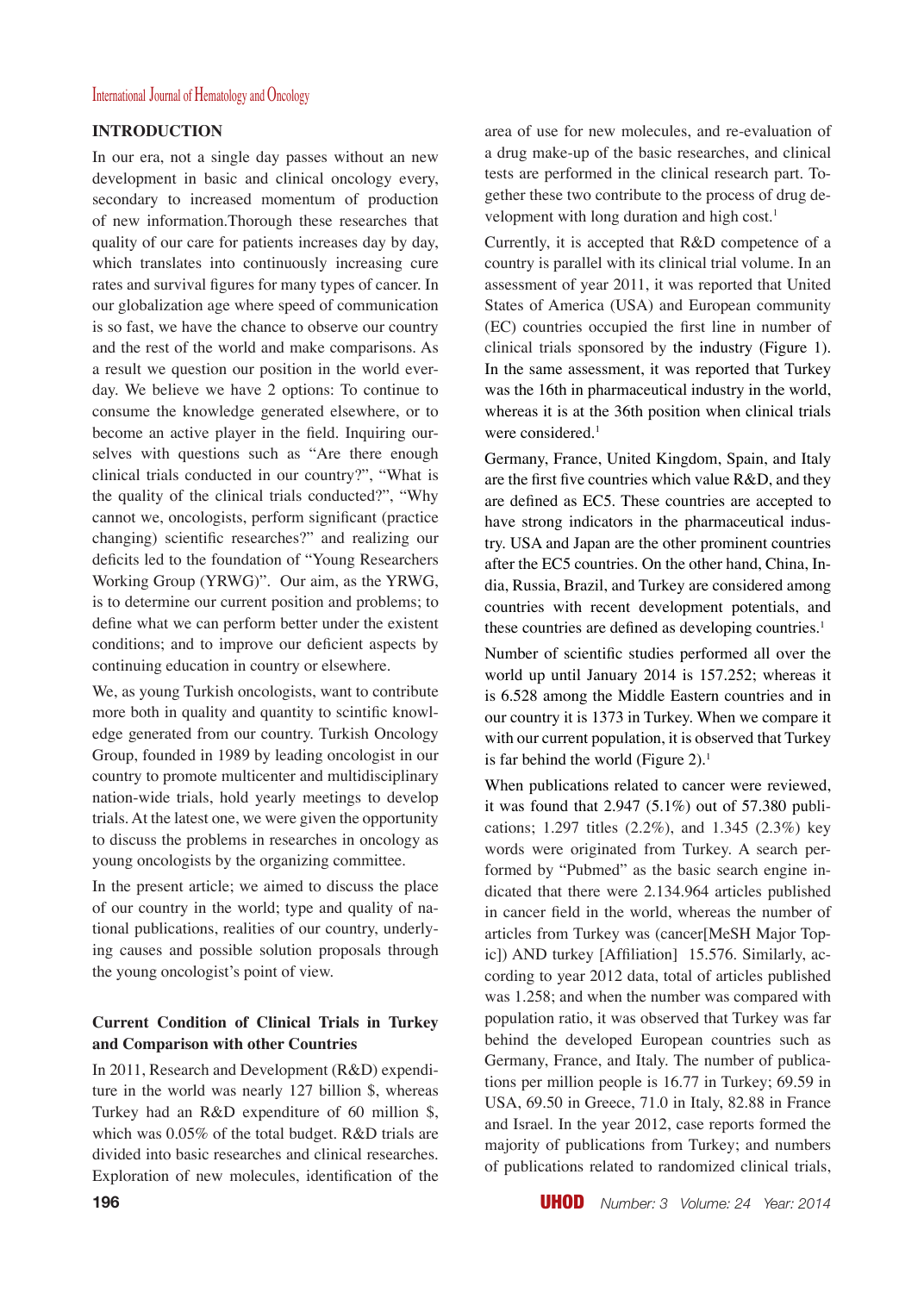

**Figure 1.** Numbers of sponsored clinical trials by the industry, 2011\*(adapted from www.clinicaltrials.gov.tr) (Access date: 19/02/2014).

clinical controlled trials, and especially phase studies were far behind the publications in the world (Table 1).2

# **Difficulties in Conducting a Clinical Trial in Turkey**

Conducting a clinical trial in Turkey generally has many diffculties.3 The way the current global healthcare system works, which has been founded on "capital and service", places routine occupational works in the center of our profession. And this affects equally physicians working at different health care systems: University hospital, Training and Research hospital and Governmental hospital. Some physicians are are both clinicians and scientist who are trying to conduct clinical research. For the most clinician-scientists in oncology, there is an extreme imbalance in favor of routine work. It is generally seen that research is something to be done in spare time or after the work hours.

Some of the problems may be listed as follows: Almost no time left from the daily routine; incomplete recording of patient data because of strenuous condi-



**Figure 2.** Regional distribution of all ongoing trials in the world, 2014\* (adapted from www.clinicaltrials.gov.tr) (*Access date: 19/02/2014)*.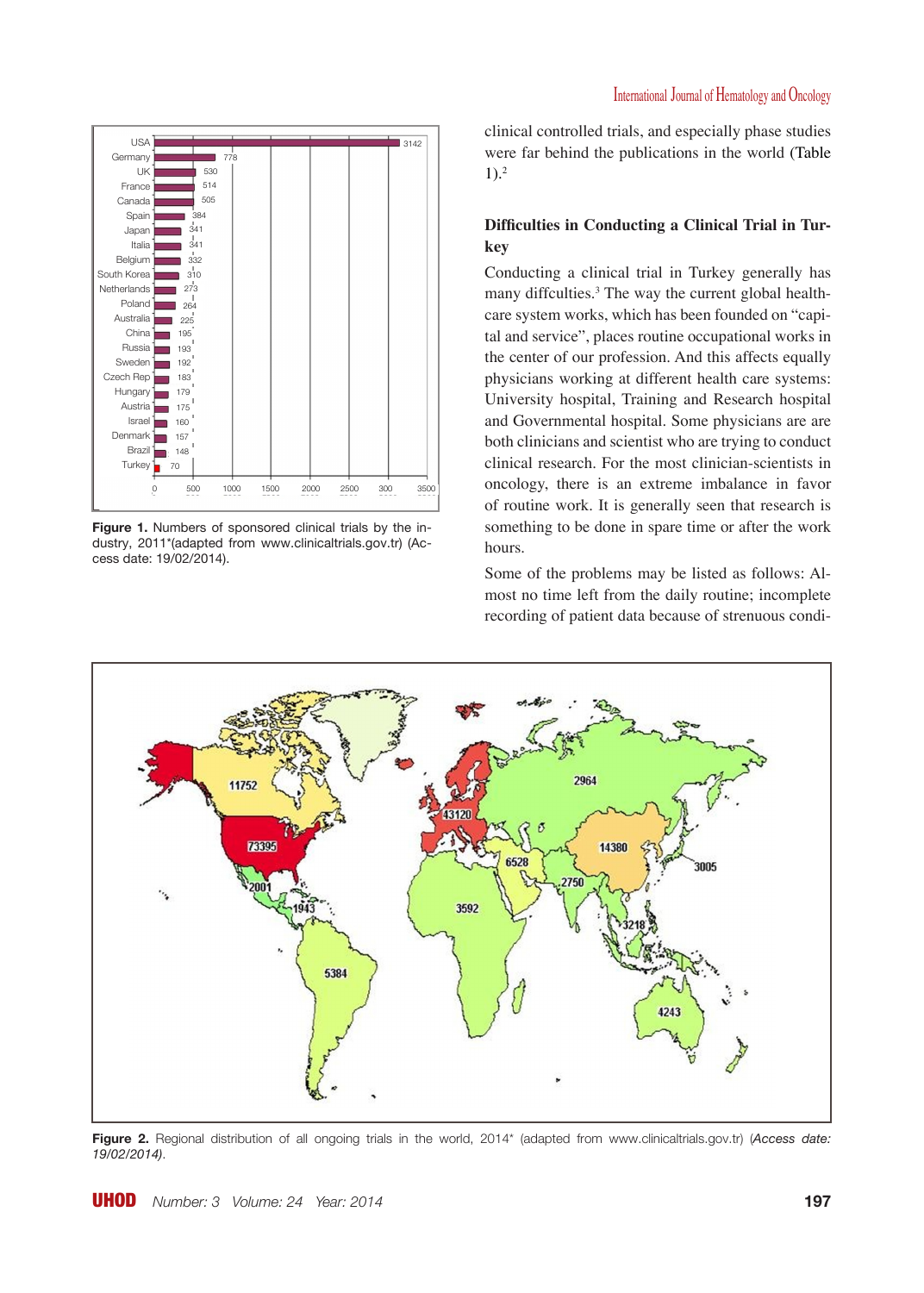# International Journal of Hematology and Oncology

| Table 1. Types and numbers of publications from Turkey, 2012* |               |           |               |  |
|---------------------------------------------------------------|---------------|-----------|---------------|--|
| <b>Type of Manuscripts</b>                                    | <b>Turkey</b> | Worldwide | $\frac{0}{0}$ |  |
| Total                                                         | 14 288        | 1 154 537 |               |  |
| Case report                                                   | 6 5 9 4       | 219 454   | 19.0          |  |
| Review                                                        | 1 0 1 8       | 181878    | 15.7          |  |
| Comparative research                                          | 1 3 2 7       | 91 576    | 7.9           |  |
| Randomized, controlled                                        | 271           | 22 064    | 1.91          |  |
| Controlled, clinical                                          | 94            | 4 8 1 1   | 0.4           |  |
| <b>Multicentric</b>                                           | 119           | 25 5 11   | 2.2           |  |
| Phase I                                                       | 4             | 8 0 4 6   |               |  |
| Phase II                                                      | 51            | 14 500    |               |  |
| Phase III                                                     | 3             | 3 7 3 0   |               |  |
| Phase IV                                                      | 3             | 77        |               |  |
| Systematic review                                             | 70            | 22 879    |               |  |
| Meta-analyses                                                 | 16            | 6 2 2 8   |               |  |
| Guideline                                                     | 4             | 2 5 3 5   |               |  |

tions at work, lack of a team, which would help at all steps of a clinical trial (data collection, data analysis, patient follow up, screening of medical files etc.), too-long approval processes, suspension of many projects in some centers because of inadequate number of patients, financial difficulties, and lack of motivation $4,5,6$ 

The most important obstacle to tackle with is the lack of effective scientific politics. Although there is the Ministry of Science, Industry, and Technology in our country, there is no effective science politics yet. Existent legal regulations may be another barrier against performing trials. For example, in an investigator initiated trial, investigator has to find the money for standard drugs which are re-imbursed in daily practice. In reality, no other organization than a pharmaceutical company tends to pay for the clinical trial expenditure. Pharmaceutical companies naturally tend to support trials which are in line their future perspectives.

Another problem is the shortage of experienced and trained man-power. Clinical trial methodology is not the natural part of training in oncology in our country. Although there are sufficient number of cases and infrastructure in oncology field, numbers of investigating physicians, and assisting personnel in clinical trials are not sufficient.

Another important problem is the lack of financial support in performing clinical trials. Although there are financial supports that can be received from "TU-

BITAK", Scientific Research Projects (SRPs) incorporated in universities, and from societies; selectivity and difficulty in reaching those supports as well as small sizes of budgets do not help to solve the problem. Usually, researchers try to reach required materials for clinical trials (kits, experimental animal etc.) by their own means.

Project writing and difficulties at ethics committee approvals also decrease the motivation to perform scientific researches. According to effective regulations about clinical trials, especially phase II and III trials can be initiated after tiring approval steps. These are the most important drawbacks for conduction of prospective interventional trial, which is being coordinated by a Turkish center. Although sponsor or financial source is found, approval of regulatory authority takes too long. Even clinical trial departments of large pharmaceutical companies can not pass through the approval process in a timely manner. It is not unusual that a trial recruits the total number of patients abroad until ethics committee approval is attained in our country. It sometimes seems to us as researchers that members of ethics committees try to find the hidden doctor Frankenstein in the clinical trial: "They mut have been doing something unethical and I have to find it." As ethics committees have started to function in 2000s in Turkey, clinical trials have become safer and better designed for both researcher and volunteer aspects.7 However, this favorable condition has not relieved financial problems in phase II/ III trials.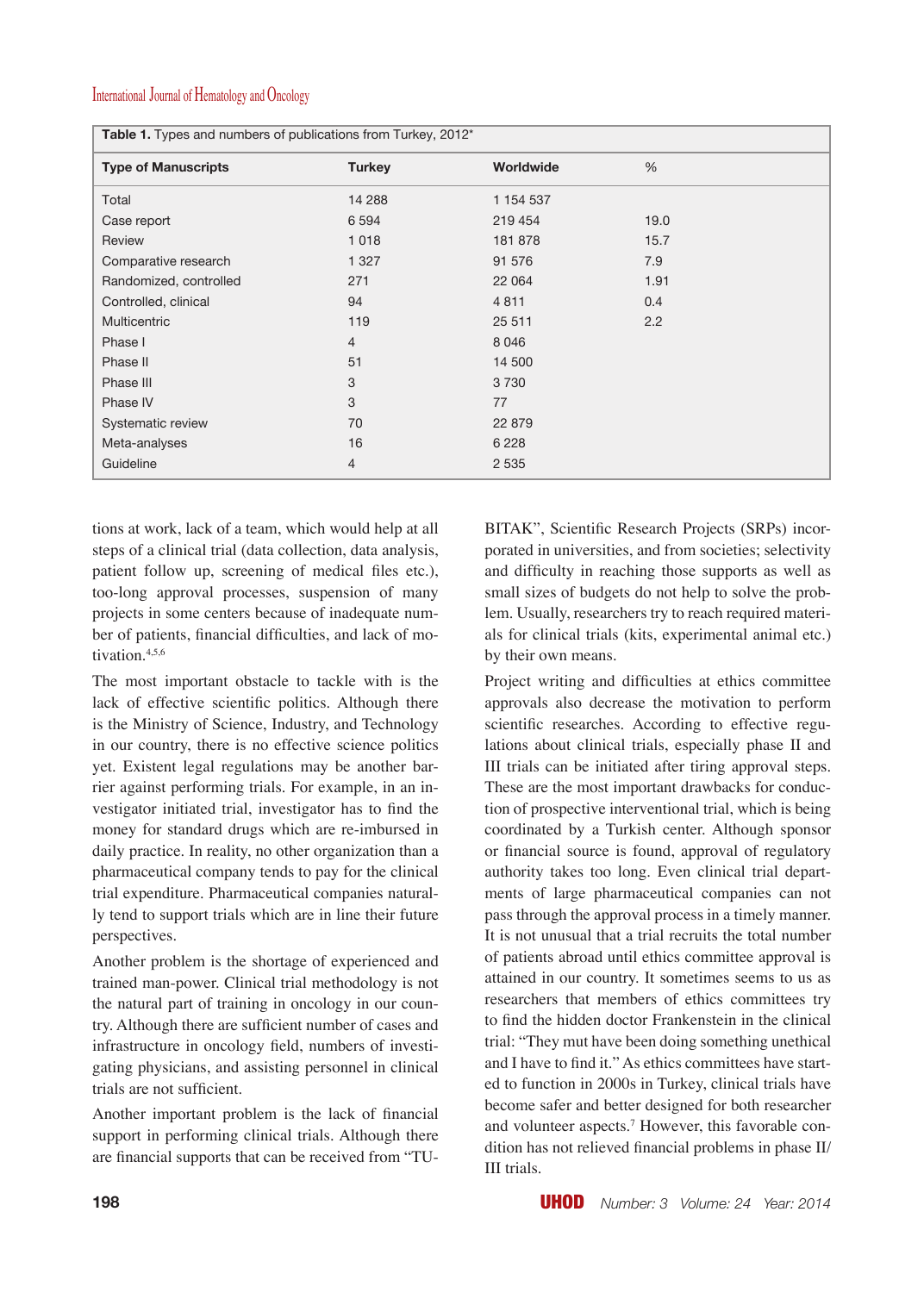One of the other important problems is difficult working conditions, and intensity of work. Weekly working hours of Turkish healthcare service personnel are longer than their European colleagues, which limits time to be spared for clinical trial conduction. Number of researchers and academic personnel per university are decreased by increasing number of medical schools. Many clinician researchers have to care for significant number of patients in a day in order to be paid enough in our current health care policy system. The other reason for being too-busy with the patients in the medical oncology is the insufficient number of medical oncologist in our country currently. It is just over 400 hundred including fellows in training. Under such circumstances, academic personnel are not able to spare enough time for clinical trials when they have responsibilities in student and researcher training programs, administrative duties, and healthcare services like examination and performing surgery.

When all drawbacks are considered together, it is obvious that a physician, who calls himself a researcher, will feel burned out because of his/her workload at the hospital, ethics committee procedures, provision of financial sources, missing data, differences in technical facilities between the affiliations, lack of pluralist participation and team-work, and lack of communication and dynamism in teamwork. These factors may cause motivation loss in scientists who would like to become researchers.

## **Solution Proposals to Increase the Number of Clinical Trials in Turkey**

Time: One of the most important causes that prevent conduction of clinical trials in Turkey is that physicians' heavy workload of routine healthcare responsibilities and that they should spend all of their daily work-time on patient care. Physicians should allocate from their spare time to plan and conduct clinical trials. Knowledge and energy of physicians should not be only used to escalate routine day-work in hospitals. During or after subspecialty training programs, certain work-days should be spared for physicians to encourage conducting clinical trials with actual values within their weekly programs. If such a reorganization is performed, physicians will orientate to perform high quality scientific studies without sacrificing their personal lives. Thus, studies with high scientific quality will be published, and new contributions to the literature will be made.

#### International Journal of Hematology and Oncology

Knowledge and Facilities: Production of knowledge is both an obligation to survive and to compete in life and, from a population perspective, a debt to contribute in modern civilization. It is obvious that civilization horizons like social, economic, and humanity levels of populations, which can produce and sustain production of knowledge, are brilliant.

Scientific studies in oncology can be classified as basic, translational and clinical studies. Clinical studies in oncology form the basis where oncologist can generate new information in diagnosis, treatment, and follow up. Unfortunately, there are quite a few scientific studies from Turkey, which may be called practice-changing. One of the reasons may be lack of expertise and facilities.

A clinical trial is a scientific process, which starts with a question asked to resolve an important health problem; in which solutions are searched according to some principles, tests for hypothesis is built and results are interpreted by humans, and from which finally a decision is extracted. Therefore, the most important factor in a clinical trial is human. Individuals with problems (patients), clinical scientists to ask important questions, statisticians to determine methods, ethics committees and regulatory authorities, clinicians testing hypotheses, assisting nurses during the testing period, clinical study coordinators, and financial resources to cover them all are required to conduct a clinical trial.

Currently, expectations of academic structure and regulatory authorities from clinicians with academic qualifications working at universities are patient-care centered. Actually, the origin of word "university" is "universitas magistrorum et scholarium" (community of masters and scholars),8 and it indicates what the current expectations should focus. In our opinion, academic staff should be divided as research oriented patient-care oriented, and training-oriented, so that the efficiency can be increased by taking an action from a different point of view. What we propose to expect from research-oriented clinical scientists is that they develop hypotheses about existent clinical problems, and prepare suitable testing environments for them while they are continuing their daily practices in a specific field of oncology. We believe that these three groups of clinicians will have very important duties in planning and conducting clinical trials in collaboration, and it will be much easier to reach the common target.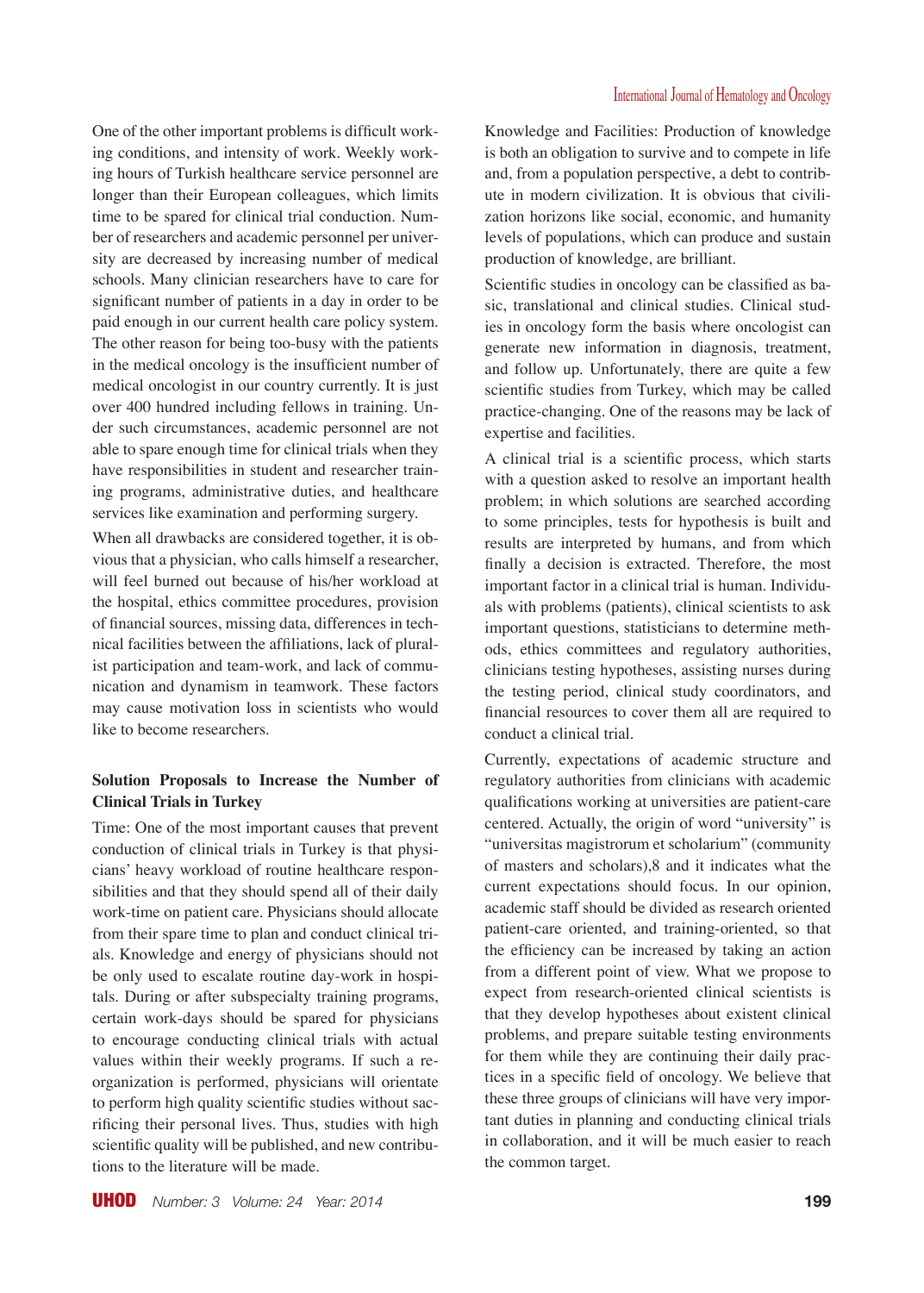## International Journal of Hematology and Oncology

Clinicians should be perceived as team members to conduct a clinical trial, and future scientists. They should be trained in patient enrollment in the clinical trial, patient follow up, and in general and/or specific rules of clinical trials to manage protocol compliance of the study. International and national training opportunities should be created for clinicians interested in clinical trials, and they should be encouraged to attend them, and also certifications should be regularly performed. Among these clinicians, candidates for academic staff or ones with academic positions should be directed to one of the 3 main divisions according to their interests and desires.

Expecting their contributions in translational or clinical trials, young clinicians should be encouraged to attend doctoral program or laboratory projects abroad, and these young clinicians should be entitled to research teams.

Starting from senior assistant physicians, who are having their subspecialty training in medical oncology field, project contests including how a question for a clinical trial is asked and ending up model clinical projects with real-life outcomes may be organized.

Positions for clinical trial assistance (nurse, center coordinator, medical secretary, computer programmer etc.) other than the physician should be identified, and certificated training programs should be prepared for them.

Collaboration: When the working hours in Turkey are compared especially with the ones in European and North American countries, ours are quite long and numbers of patients contacted in a day are higher, which causes shortage of time for studies and also decreased body and mental performances, so it is quite difficult to conduct scientific researches. Moreover, as we all know, there are many steps starting from designing to publication in performing clinical trials. It is usually difficult for every researcher to manage all of these by him-/herself. During collaborative works, time and energy are saved by task divisions, and the saved portions are transferred to increase the performances. In collaborative studies, all details are shared by brain-storming. The topics are analyzed. Every team member has his/her target, level of capability, and attitude to work. In collaborative studies, tasks are divided, and all details are considered and evaluated. Participants work more eagerly because of his/her responsibilities to both him-/herself and the team members. He/she is motivated. When the study reaches its target, self-esteems of participants are increased. The same things are valid also for retrospective studies. Cases from a single center generally do not have very strong data, which may increase the interest on international platforms. However, multicenter trials are more powerful statistically, and are more significant. Additionally, real existence in international platforms require strength, which is only possible if our publication quality is increased, and if we work collaboratively.

Finance and Regulations: Many developed and developing countries have focused on pharmaceutical industry at least 10 years ago, and they stood out in the competition. They drew important investments, which would enable them to become importing countries. Turkey is behind especially BRIC countries (Brazil, Russia, India, and China) in drawing these investments. In Turkey, total clinical trial budget is 60 million \$, and 80% of it is sponsored by global pharmaceutical firms.1 However, in order to reach a competitive level with other countries in clinical trials, the infrastructure and regulatory (related laws and regulations) issues should be solved by the Turkish government.

To achieve this goal, clinical trials being conducted in Turkey should be announced, and also importance of clinical trials should be described. Additionally;

1. Research know-how and researcher's motivation (researchers receive at most 30% of the "investigator's payment". This ratio is 17% in training and research hospitals) should be improved in universities, training and research hospitals, and governmental hospital (research rooms, research nurses, financial systems),

2. Providing financial resources for R&D,

3. The government should provide a stable environment economically as well as by releasing competent regulations with the European Union to draw global investments,

4. Providing tax advantage for international investors for R&D, and supporting investments of manufacture,

5. Establishing collaborations between universities and the industry, and providing participation of supporting affiliations in scientific meetings are impor $tant.<sup>1</sup>$ 

Working with the Mentor: Training programs, in forms of seminars and courses, have been held in